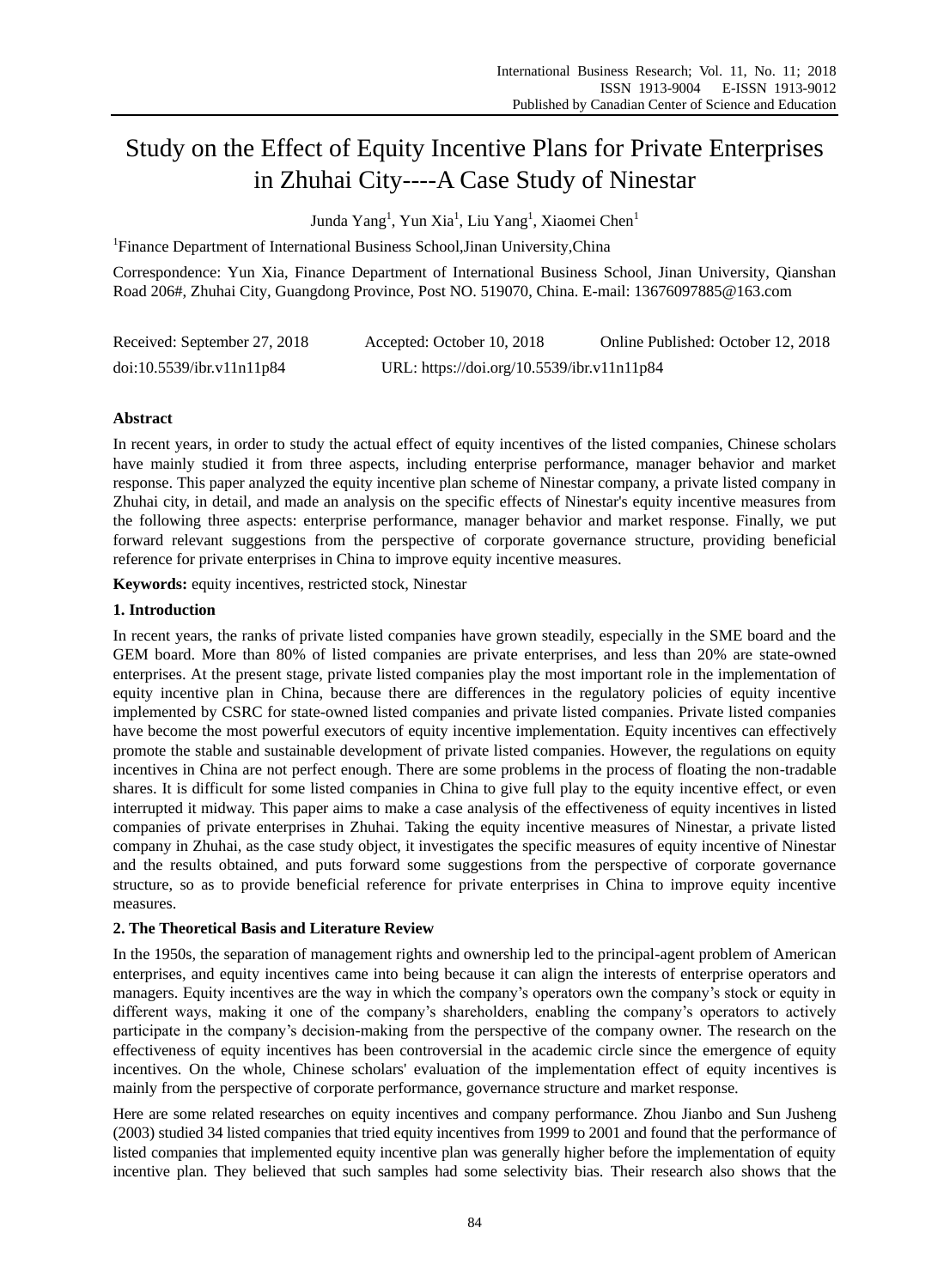improvement of corporate performance is positively correlated with the increase in the number of shares owned by the managers due to the equity incentives in the company with a great potential of growth. While Dong Bin and Chen Jie (2015) took all listed companies from 2006 to 2013 as the initial sample, selected the listed companies implementing equity incentives from 2006 to 2011 as the sample of the treatment group, and used the PSM model to conduct empirical analysis. The results also show that the implementation of equity incentives can effectively improve the performance of non-state-owned listed companies. Compared with the listed companies with low growth potential, the effect of equity incentives in listed companies with higher growth potential is more obvious. However, some scholars have come to a different conclusion. Wei Gang (2000) took 791 listed companies in 1998 as research samples and found no significant correlation between the number of executive stock ownership and the company's business performance. According to the two scholars Yao Weifeng and Yao Tong (2009), there is no significant correlation between management shareholding ratio and enterprise efficiency before company share-holding reform and there was a significant negative correlation between the two even after the company share-holding reform. It can be seen that the relevant research conclusions of equity incentives and company performance are not consistent in the academic circle.

Here are some related researches on equity incentives and corporate governance structure. Pan Ying and Liu Guangsheng (2009) studied the listed companies that implemented the equity incentive from 2004 to 2007 as samples, and showed that the stronger the ability of medium and small shareholders to check and balance the larger shareholders, the more obvious the effect of the implementation of equity incentive was. Wu Yuhui and Wu Shinong (2010) collected the draft equity incentive plans of 82 listed companies for research, and found that the shareholding ratio of major shareholders has certain constraint effect on the high-pipe self-interest behavior of the company to implement equity incentives from the perspective of corporate governance structure. However, other corporate governance variables have no significant influence on the self-interested behavior of senior executives. It indicates that the current corporate governance structure has limited constraint effect on the self-supporting behavior of senior executives. Some scholars also believe that the equity incentives mode under the control of shareholders can effectively alleviate the short-sighted behavior of management.

Here are some researches on equity incentives and market response. With regard to the research on equity incentives and market reaction, it mainly adopts the event research method and mostly uses case analysis. Taking Kunming pharmaceutical as an example, Wang Xiaohua (2018) investigated the market announcement response of the equity incentive plan by using the event research method, and the result showed that the market reacted positively to the action. Qiao Shuomin (2018) took the listed company of Aier Ophthalmology as an example, studied the market announcement response of Aier ophthalmology's equity incentive plan by adopting the event study method, which also won a good market reaction. He Jiang et al. (2010) conducted an empirical study on the stock prices of 53 listed companies in China's A-share market from January 2006 to December 2007 by adopting the event research method, and the results showed that there were significant positive stock price effects before and after the announcement. Zhou Xiaodong and Zhao Xin (2015) conducted empirical research on 75 a-share listed companies by adopting the event study method and the results also showed that A-share market made significant positive responses to the announcement of equity incentive plan. It can be seen from the relevant research of market reaction that the market is generally optimistic about the equity incentive plan of listed companies.

Whether the equity incentives are beneficial to enterprise development or not? This paper takes the equity incentive measures of Ninestar, a private enterprise in Zhuhai city, as the case study object. It investigates the specific equity incentive measures of Ninestar and their effects obtained after the implementation of equity incentives from the following three aspects: the specific scheme of Ninestar's implementation of equity incentives and the enterprise performance, manager behavior and market response, and puts forward some suggestions from the perspective of corporate governance structure, so as to provide beneficial reference for private enterprises in China to improve equity incentive measures.

#### **3. The Analysis on Implementation of Equity Incentive in Zhuhai Ninestar Co., Ltd.**

#### *3.1 Background of the Company*

Zhuhai Ninestar Co., Ltd. (hereinafter referred to as "Ninestar share." or "the company") was established in 2000, and its business scope covers the printing imaging industry, imaging and output technology solutions and printing management services. It possesses the laser printer brand "Limeng", and has 20,000 employees worldwide approximately. The company's annual sales volume is about CNY 30 billion, and its products cover more than 150 countries. It develops and sells industrial-grade 3D printers. Zhuhai Senna Co., Ltd., one of its portfolio companies, develops and sells industrial-grade 3D printers. Its product is applicable to medical education training model and surgical planning model, jewelry casting model and color multi-material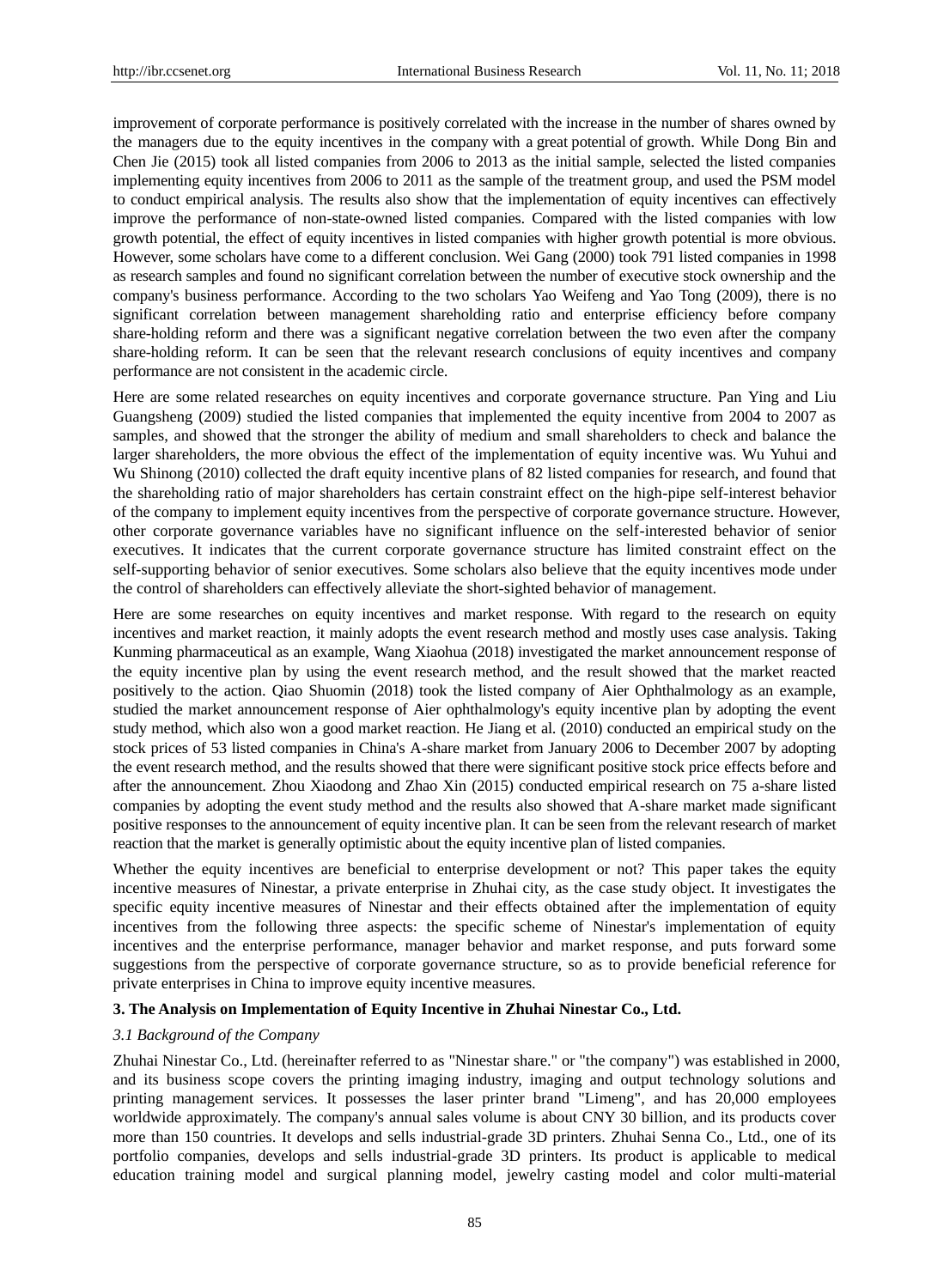customized product. In 2007, legend holdings acquired a stake in Senna through its Junlian capital.

## *3.2 Motivation Analysis of Implementing Equity Incentive*

In order to further improve the corporate governance structure of Ninestar, promote its establishment and improvement of the incentive and restraint mechanism, fully mobilize the enthusiasm, responsibility and sense of mission of the company's top management and core employees, effectively combine the interests of shareholders, the interests of the company and the personal interests of operators, pay attention to the long-term development of the company and strive for it together, it formulates a restricted stock incentive plan in accordance with the company law of the People's Republic of China, the securities law of the People's Republic of China and other relevant provisions, and in combination with the management systems such as the compensation system and performance appraisal system currently implemented by the company.

This restricted stock assessment index is divided into two levels, which are performance assessment at the company level and performance assessment at the individual level. The performance index system at the company level is the growth rate of operating revenue. The growth rate of operating revenue reflects the company's market size, future profitability and enterprise growth, which can establish a good capital market image. Through the reasonable prediction and taking the incentive effect of this incentive plan into account, the company has set the performance assessment target of taking the company's operating income in 2014 as the base, and the operating income in 2016-2019 is not less than 20%, 40% and 60% respectively, and the growth rate of net profit is not less than 20%, 30% and 40% respectively. In addition to the performance assessment at the company level, the company also sets a performance assessment system for individuals, which can make a relatively accurate and comprehensive evaluation of the work performance of the incentive object. The company will determine whether the individual of the incentive object has met the conditions for the lifting of restrictions according to the performance evaluation results of the incentive object in the previous year.

According to the draft restricted stock incentive plan of Zhuhai Ninestar Co., Ltd., the details are as follows:

| Incentive staff                         | A total of 531 people, including company directors, senior management, middle management.               |                                                                       |      |     |  |  |
|-----------------------------------------|---------------------------------------------------------------------------------------------------------|-----------------------------------------------------------------------|------|-----|--|--|
| Incentive quota                         | 206.66 million shares, accounting for 2.075% of the company's total share capital of 9.960116 billion   |                                                                       |      |     |  |  |
|                                         | shares when the draft incentive plan was announced.                                                     |                                                                       |      |     |  |  |
| Incentive price                         | 16.48 yuan per share                                                                                    |                                                                       |      |     |  |  |
|                                         | The shares transferred each year during the term of office shall not exceed 25% of the total number     |                                                                       |      |     |  |  |
|                                         | of shares held by the directors and senior managers of the company. The shares of the company held      |                                                                       |      |     |  |  |
|                                         | by him shall not be transferred within half a year after his resignation. The number of shares of the   |                                                                       |      |     |  |  |
|                                         | company listed on the stock exchange shall not exceed 50% of the total number of shares held by the     |                                                                       |      |     |  |  |
| Lock-up period                          | company within December six months after the declaration of leaving the company.                        |                                                                       |      |     |  |  |
|                                         | When the last batch of restricted stocks in the plan is unlocked, the incentive object of the company's |                                                                       |      |     |  |  |
|                                         | senior management positions is awarded 20% of the total restricted stocks (and the stock dividends      |                                                                       |      |     |  |  |
|                                         | allocated for the stocks), and is locked into the term of office (or term). After the expiration,       |                                                                       |      |     |  |  |
|                                         | determine whether to unlock according to the term of the senior management position or the              |                                                                       |      |     |  |  |
|                                         |                                                                                                         | economic responsibility audit.                                        |      |     |  |  |
|                                         |                                                                                                         | From the first trading day 12 months after the date of first          |      |     |  |  |
| <b>Restricted stock</b><br>trade period | The first period                                                                                        | grant to the last trading day within 24 months after the              |      | 30% |  |  |
|                                         |                                                                                                         | date of first grant                                                   |      |     |  |  |
|                                         | The second period                                                                                       | The first trading day after 24 months from the date of the            |      |     |  |  |
|                                         |                                                                                                         | first grant to the last trading day within 36 months from             |      | 30% |  |  |
|                                         |                                                                                                         | the date of the first grant                                           |      |     |  |  |
|                                         |                                                                                                         | The first trading day after 36 months from the first grant            |      |     |  |  |
|                                         | The third period                                                                                        | 40%<br>date to the last trading day within 48 months from the first   |      |     |  |  |
|                                         |                                                                                                         | grant date                                                            |      |     |  |  |
| Release of restricted<br>conditions     |                                                                                                         | Taking 2014 as the base year, the growth rate of operating income is  |      |     |  |  |
|                                         | The first period                                                                                        | not less than 20% in 2016. The growth rate of net profit shall not be |      |     |  |  |
|                                         |                                                                                                         | less than $20\%$ ;                                                    |      |     |  |  |
|                                         | The second period                                                                                       | Taking 2014 as the base year, the growth rate of operating revenue in |      |     |  |  |
|                                         |                                                                                                         | 2017 is no less than 40%; The growth rate of net profit is no less    |      |     |  |  |
|                                         |                                                                                                         | than $30\%$ :                                                         |      |     |  |  |
|                                         | The third period                                                                                        | Taking 2014 as the base year, the growth rate of operating revenue    |      |     |  |  |
|                                         |                                                                                                         | in 2018 shall not be lower than 60%; The growth rate of net profit is |      |     |  |  |
|                                         |                                                                                                         | no less than 40%.                                                     |      |     |  |  |
| Personal<br>performance<br>appraisal    |                                                                                                         | Excellent                                                             | 100% |     |  |  |
|                                         | <b>Evaluation results</b>                                                                               | good                                                                  |      |     |  |  |
|                                         |                                                                                                         | <b>Basically</b> qualified                                            | 80%  |     |  |  |
|                                         |                                                                                                         | Failed                                                                | 0%   |     |  |  |

Table 1. The specific implementation of equity incentive in Zhuhai Ninestar Co., Ltd.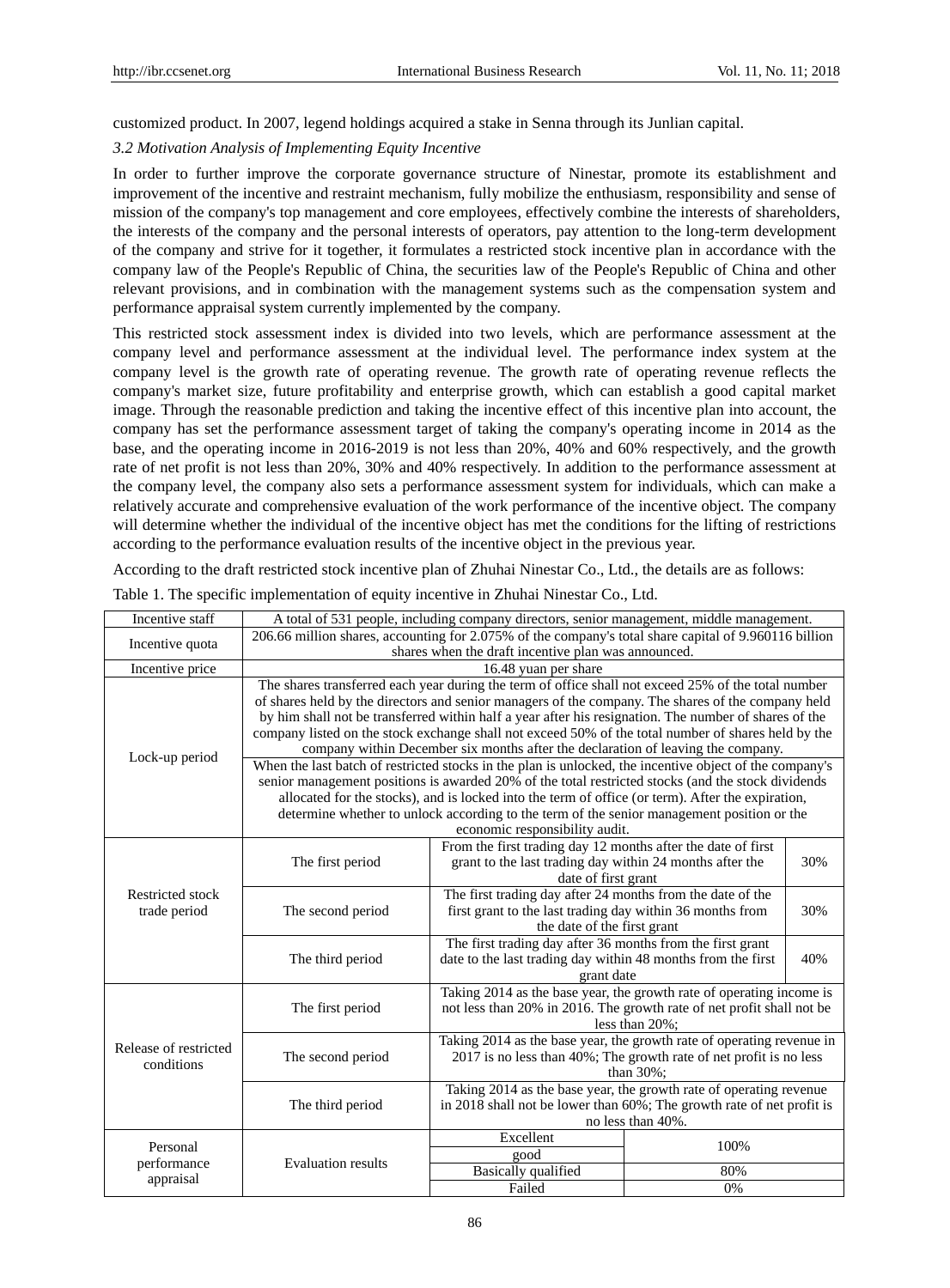## *3.3 The Analysis on Effectiveness of Equity Incentive in Zhuhai Ninestar Co., Ltd.*

It analyzes the effectiveness of equity incentive plan of the company based on the annual audit report of Zhuhai Ninestar Co., Ltd from 2012 to 2016.In debt paying ability, the current ratio is used as the index to reflect its short-term debt paying ability, and the asset-liability ratio is used as the index to reflect its long-term debt paying ability. It takes receivables turnover, current assets turnover, working capital turnover and total assets turnover as indicators to reflect their operating capacity. The net operating interest rate and net total asset interest rate are used as indicators to reflect its profitability. The sales price and operating income ratio are used as indicators to analyze the manager's behavior. It analyzes the market performance by taking the return on investment as the index.

3.3.1 Financial Performance Evaluation

#### (1) Debt-payment capability analysis



Figure 1. Current ratio chart of Zhuhai Ninestar Co., Ltd. from 2012 to 2016



Figure 2. The trend of asset-liability ratio of Zhuhai Ninestar Co., Ltd. in 2012-2016

It can be seen from Figure1 and Figure2 that the current ratio of Zhuhai Ninestar. Co., Ltd shows the same trend as its asset-liability ratio. Compared with 2012, it decreased in 2013, but it continued to rise from 2014 to 2015, and fell again in 2016.This indicates that the profitability of Zhuhai Ninestar. Co., Ltd has declined since 2013, while its profitability has increased again in 2016. This means that the company has the same trend of short-term and long-term debt-paying ability. As it can be seen from the debt-paying ability, the company's profitability has been declined and its financial risks has increased since 2013. After the introduction of restricted stock incentives in 2015, the company's profitability has increased and its financial risk has decreased.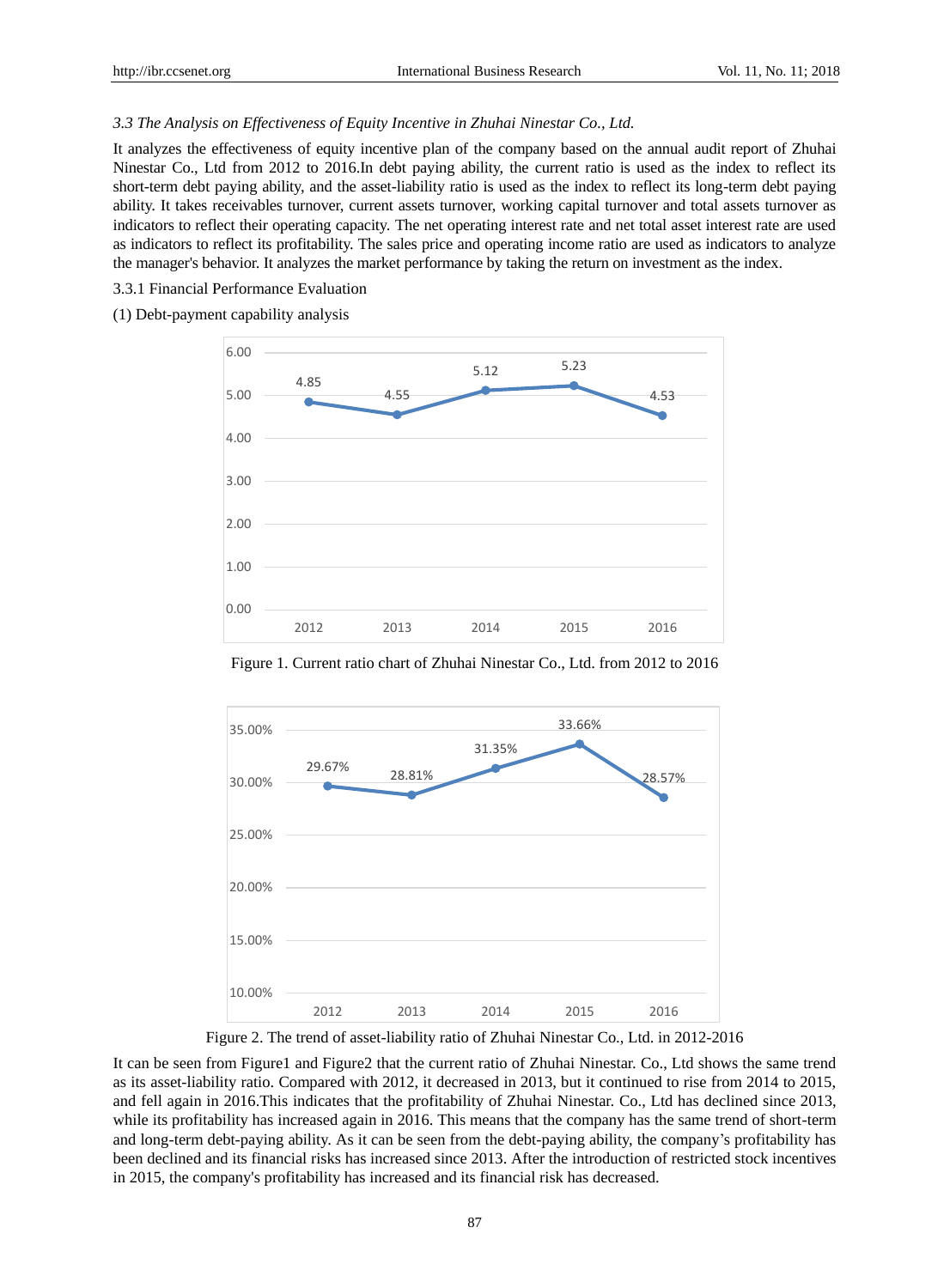

#### (2) The analysis of capabilities in operations



As shown in Figure 3, the receivables turnover rate, current asset turnover rate, working capital turnover rate and total capital turnover rate of the company show the same movement trend. The turnover rate of shipboard receivables of the company from 2012 to 2014 and the turnover rate of total assets of the company were stable with small changes, which reflects that the company's operation capability is relatively stable. After 2013, all the data of the company, such as the receivables, current assets and working capital required for each unit sales are all on the rise. After the restricted stock incentive was implemented in 2015, the company's receivables, current assets and working capital required for each unit of sales declined.



(3) Profitability analysis

Figure 4. The profitability of Zhuhai Ninestar Co., Ltd. in 2012-2016

The net operating interest rate reflects the change of the growth rate of net profit compared to the growth rate of operating income. When the growth rate of net profit is faster than the growth rate of operating income, the net operating interest rate goes up, and it goes down conversely. The net interest rate of total assets reflects the growth rate of net interest rate compared to the growth rate of operating income. Therefore, it can be seen from Figure 4 that the profitability of the company decreased first and then increased again from 2012 to 2015. From 2012 to 2015, the operating net interest rate of the company was relatively stable, while the net interest rate of total assets rose significantly in 2013, and fell again in 2014 and 2015, which reflected that the profitability of the company was declining. In 2016, the net operating interest rate and the net total asset interest rate of the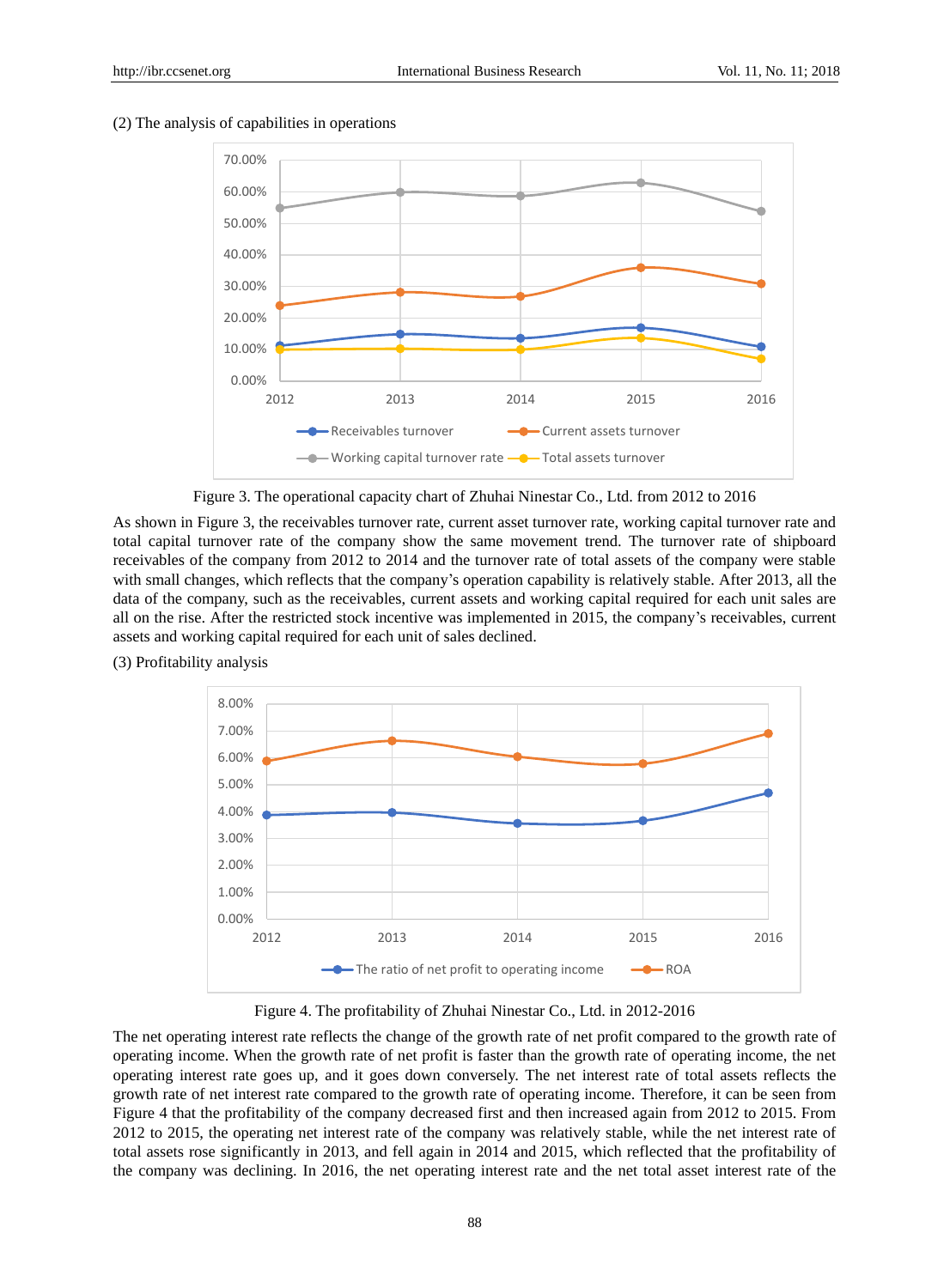company showed the same upward trend, which indicated that the profitability of the company was rising.

3.3.2 The Analysis of Managerial Behaviors



Figure 5. The ratio of sales price to operating income of Zhuhai Ninestar Co., Ltd. in 2012-2016

Since the company just used the equity incentive policy of restricted stock incentive, the restricted stocks connect the enterprise stock price with the manager's income. If managers want to get more compensation, they must improve enterprise performance, and they should adopt policies to reduce the ratio of sales price to operating income. Figure 5 shows the trend of the ratio between 2012 and 2016. It can be seen from the figure that the ratio decreased in 2013 compared with the same period last year. However, the ratio continued to rise from 2013 to 2015, and declined significantly after the implementation of restricted stock incentive in 2015.It considers that its restrictive stock incentive policy has shown some promise in this paper.



3.3.3 Market Performance Analysis

Figure 6. The ROI of Zhuhai Ninestar Co., Ltd. 2012-2016 ROI

In this paper, the market performance of the company is analyzed with the return on investment. Return on investment (ROI) = annual return or average annual profits annual return/total investment x 100%, and it can reflect the comprehensive profitability and market performance of the investment center. Enterprises can improve their profit margin by reducing the cost of sales and improve the [ROI\(return](file:///C:/Users/apple/AppData/Local/youdao/dict/Application/8.3.1.0/resultui/html/index.html#/javascript:;) [on](file:///C:/Users/apple/AppData/Local/youdao/dict/Application/8.3.1.0/resultui/html/index.html#/javascript:;) [investment\)](file:///C:/Users/apple/AppData/Local/youdao/dict/Application/8.3.1.0/resultui/html/index.html#/javascript:;) through improving the asset utilization efficiency. Figure6 shows the company's investment return trend in 2012-2015.The company's ROI [\(return](file:///C:/Users/apple/AppData/Local/youdao/dict/Application/8.3.1.0/resultui/html/index.html#/javascript:;) [on](file:///C:/Users/apple/AppData/Local/youdao/dict/Application/8.3.1.0/resultui/html/index.html#/javascript:;) [investment\)](file:///C:/Users/apple/AppData/Local/youdao/dict/Application/8.3.1.0/resultui/html/index.html#/javascript:;) kept a stable and slightly fluctuating trend from 2012 to 2015,and the company's ROI index in 2016 showed a slight upward trend. It reflected the effectiveness of the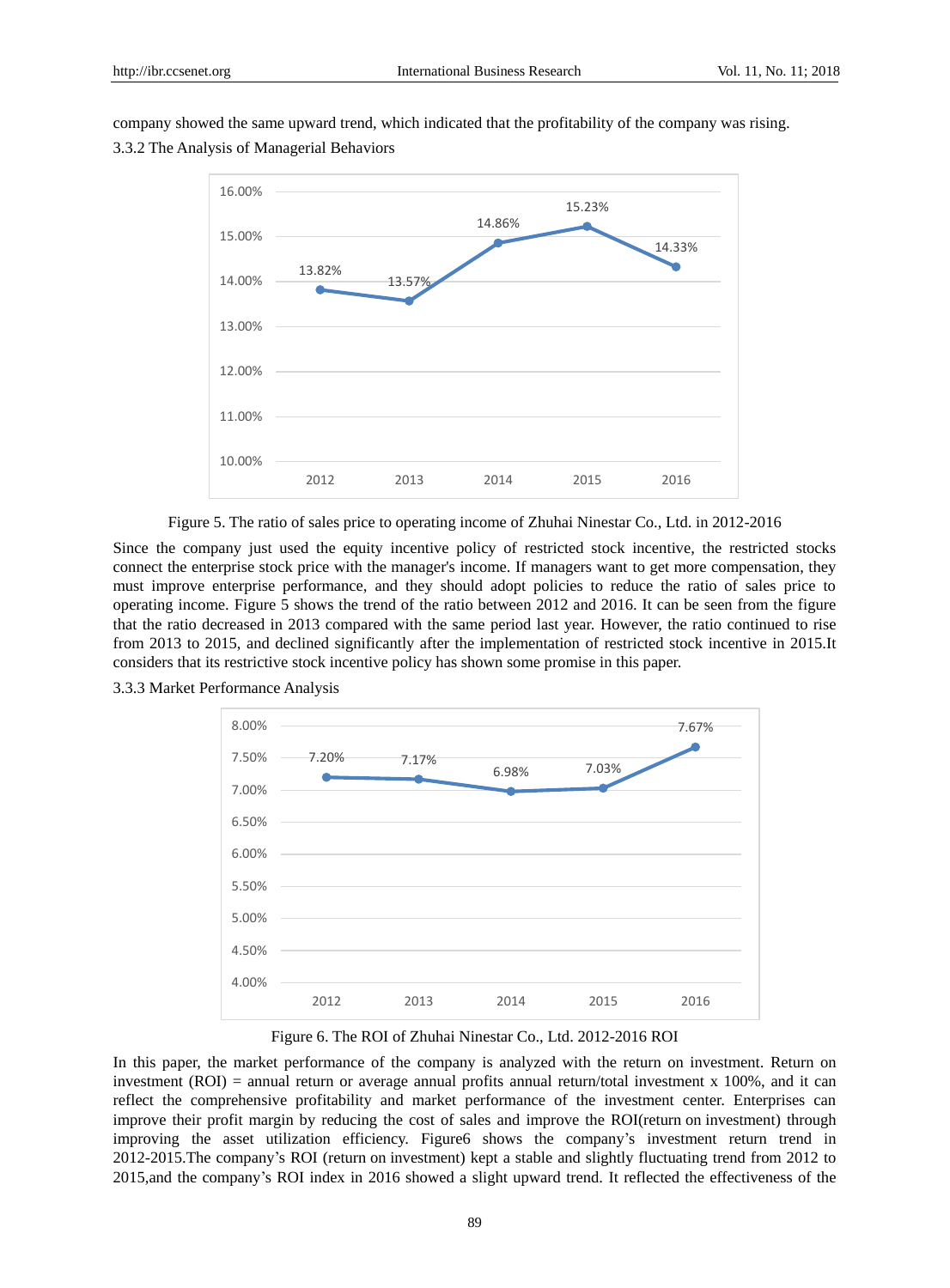restrictive stock incentive policy of the company to some extent.

#### **4. Case Revelations**

The reasons for the success of Ninestar equity incentive plan include good external environment, government policy support and reasonable design of equity incentive plan. This paper focuses on the analysis of corporate governance structure specification. The formulation and implementation of many decisions made by Zhuhai Ninestar's board of directors since 2015 has laid a foundation for the success of the restricted stock incentive plan thereafter. Since Zhuhai Ninestar completed backdoor listing in 2014, on the one hand, it continues to consolidate its leading technology in the field of general printing consumables chips; On the other hand, the company actively carries out follow-up capital operation with the help of the capital market, and perfects its industrial chain layout through merger and reorganization such as cash purchase, stock issue and asset purchase. In 2015, the company's board of directors actively drafted the company's major asset acquisition plan, decided to invest in foreign investment projects, and set up an industrial fund. On the one hand, the main businesses of the company can be enhanced through business integration, M&A and other ways; on the other hand, the expected value added goals can be achieved through M&A, restructuring, IPO and other ways, bringing high value added returns to the shareholders of the company. The board of directors of the company adjusts and hires senior executives with professional management level and rich international management experience to decide their remuneration, in order to bring support and help to the company's operation management and international business integration.

Therefore, the board of directors should play its due role. Once the board of directors plays its due role, it is easier to find out the "tunneling" behavior of major shareholders and the welfare equity incentive formed by insider control. It can help the board to evaluate the manager's market value rationally, which will enhance the management incentive effect. When the behavior designed by the board of directors is effective, it will give play to the due supervision and execution function in the process of the implementation of the equity incentive scheme with significant effect.

In addition, in order for the equity incentives to be effectively implemented, it is necessary to establish and improve the board of directors with rules and regulations, so that the board of directors has rules and regulations. The corporate governance structure is an important part of the enterprise management theory. The incentive mechanism and the restraint mechanism are inseparable. The two cannot be operated separately. Otherwise, the short-sighted behavior and "Internal person control" of the enterprise managers are prone to occur. Therefore, the supervision and restraint mechanism for enterprise managers should be strengthened to resist possible adverse selection and moral risks and undermine the orderly progress of economic order.

Chinese private enterprises should actively improve their corporate governance structure and protect the interests of small and medium-sized investors, especially those with low ownership concentration. In addition, private enterprises should give full play to the democratic nature of enterprise management, increase the number and proportion of medium and small shareholders in the general meeting of shareholders, so that the major decisions made by the company can be voted on by all shareholders. They should strengthen the "supervision in advance, supervision in work and supervision afterwards" of enterprise operation, strengthen the execution of internal control, establish and improve the internal control system, and reduce the possible internal risks of enterprises. With the improvement of external environment and internal governance structure, the implementation effect of equity incentives can be fully displayed.

# **References**

- Dong, B., & Chen, J. (2015). Study on equity incentive and corporate performance of listed companies. *Commercial Research, 6,* 146-154.
- He, J., & Li, S. X. (2010). Empirical study on equity incentive of Chinese listed companies. *Friends of Accounting (the periodicals of [last third of the month\)](file:///C:/Users/apple/AppData/Local/youdao/dict/Application/8.3.1.0/resultui/html/index.html#/javascript:;), 4,* 88-90.
- Pan, Y., & Liu, G. S. (2009). Research on equity incentive effect under the dual mandate governance framework. *Economic Survey, 6,* 73-76.
- Qiao, S. M. (2018). The equity incentive effectiveness research of Aier Ophthalmology. *Taiyuan university of technology.*
- Wang, X. H. (2018). Effect study on equity incentive plan of listed companies -- a case study of Kunming pharmaceutical. *Communication of Finance and Accounting, 17,* 62-66.
- Wei, G. (2000). Incentives for senior management and performance of listed companies. *Economic Research*